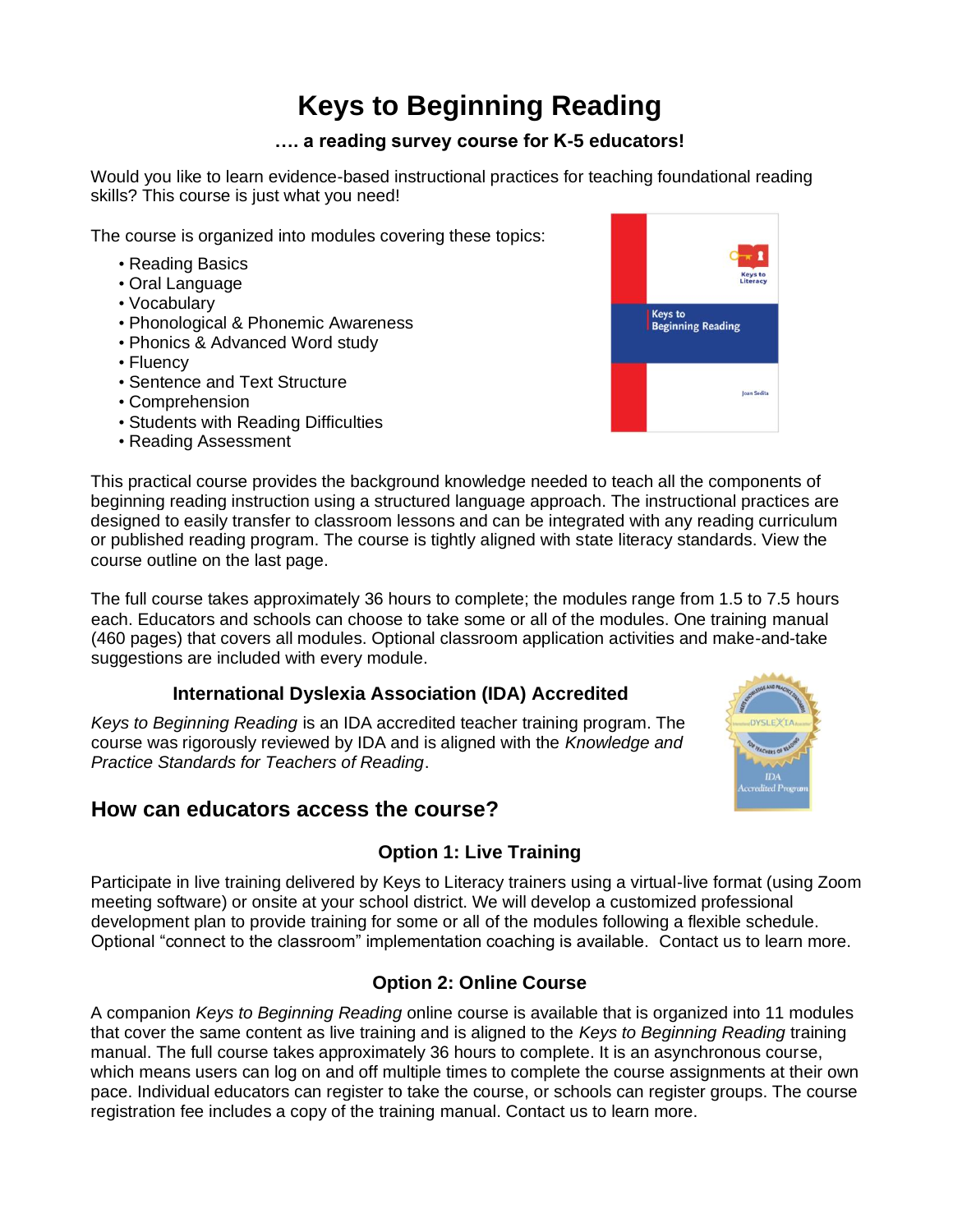## **Option 3: Facilitated-Online Facilitated Course**

This facilitated-online option is for educators who would like to complete the online course and participate in live, debrief sessions facilitated by a Keys to Literacy trainer. These sessions provide a collaborative opportunity to debrief activities completed during online modules, share ideas for connecting course content to classroom instruction, and have the facilitator answer questions and clarify online course content. In addition to the time spent taking the asynchronous course, there are 12.5 hours of facilitated sessions that are scheduled following a flexible schedule that meets the needs of your school district. Contact us to learn more, including details about our **Train-the-Facilitator** option for schools that would like to offer the hybrid online course using in-house facilitators.

### **Keys to Literacy Events Open to the Public**

Check the Keys to Literacy events page at our website to find upcoming *Keys to Beginning Reading* training events. These are open to the public and are a great way for individual educators to access the training!

#### **State-Specific Versions**

Keys to Literacy has customized versions of *Key to Beginning Reading* that are approved to meet professional development requirements for the following states: AZ, CO, LA, OR, OH, RI. Contact us to learn more.

# **Who should attend?**

K-3 classroom teachers, and educators who teach reading to upper elementary students who have difficulty with basic reading skills.

### **Graduate credit is available from University of the Pacific (\$62 per credit).**

# **View the course outline on the next page.**



Contact Keys to Literacy to learn more:

www.keystoliteracy.com

info@keystoliteracy.com

Phone: 978-948-8511

© 2019 Keys to Literacy